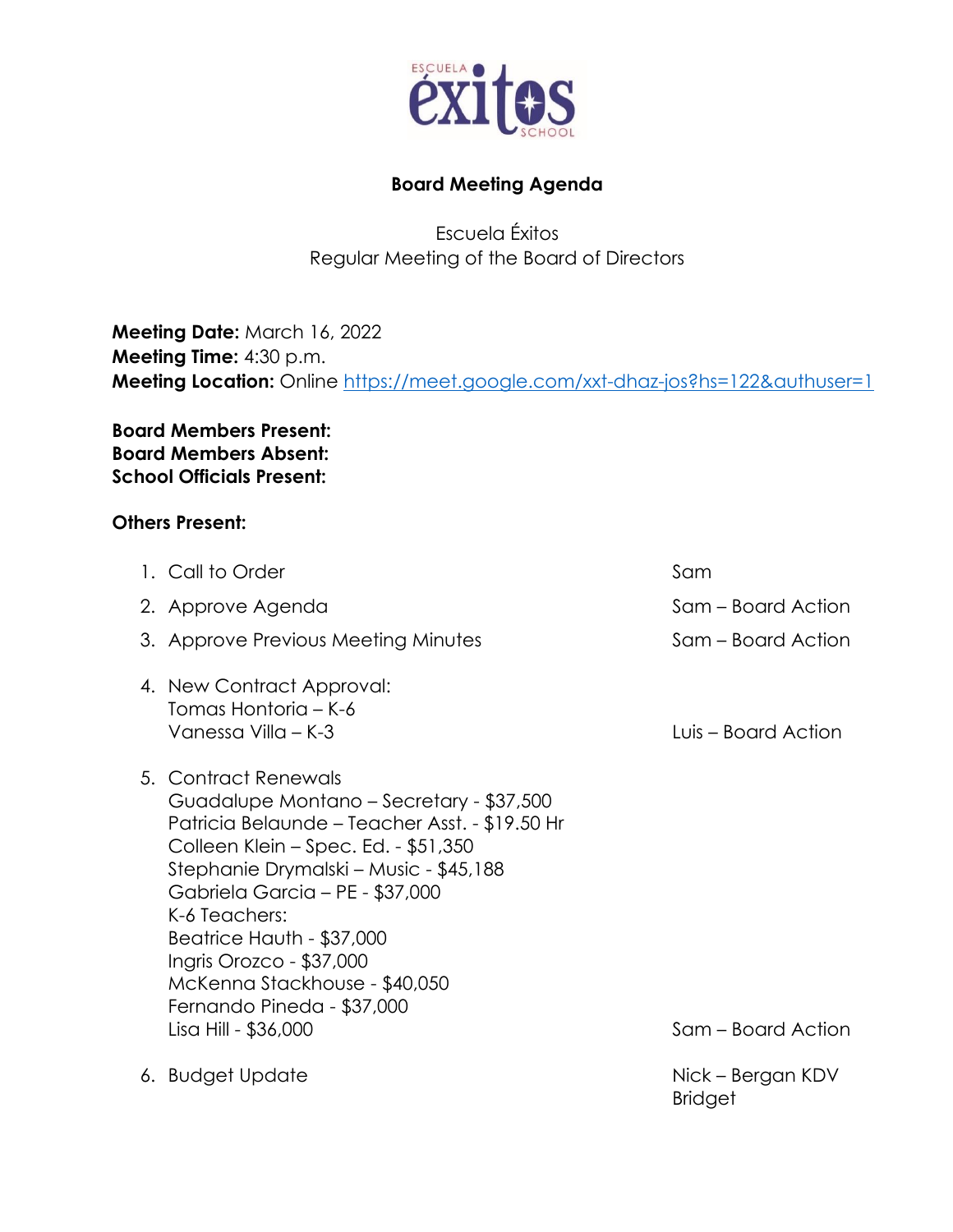| 7. Mitigation Measures at school<br>CDC still recommends use of masks                                                                                     | Sam – Board Action |
|-----------------------------------------------------------------------------------------------------------------------------------------------------------|--------------------|
| 8. UPDATES: Enrollment, Building, Parent Engagement,<br>Transportation, Board Training, Loan, Paid Meal,<br>School Calendar 22-23, School Health, Testing | Luis - Update      |
| 9. New Business                                                                                                                                           | Sam                |
| 10. Public Comments - Limit to 3 minutes per person                                                                                                       | Sam                |
| 11. Close of Meeting                                                                                                                                      | Sam                |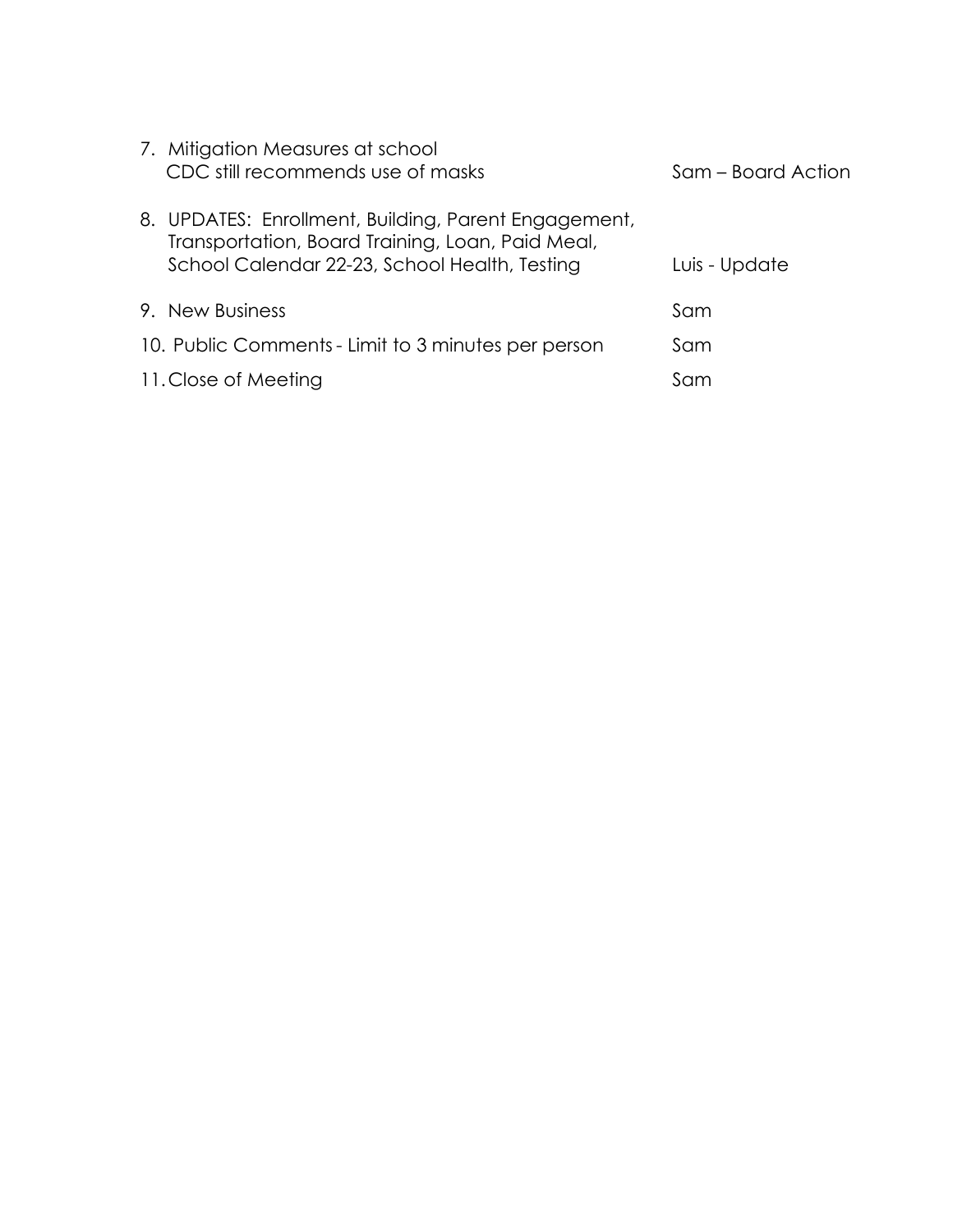

## **Board Meeting Agenda**

Escuela Éxitos Regular Meeting of the Board of Directors

**Meeting Date:** February 16, 2022 **Meeting Time:** 4:30 p.m. **Meeting Location:** Online [https://meet.google.com/xxt-dhaz-jos?hs=122&authuser=1](about:blank)

**Board Members Present: Sam, Andrea, Nate, Ingris Board Members Absent:** Angie **School Officials Present: Luis**

## **Others Present:**

1. Call to Order Sample 1. Call to Order Sample 2014 The meet is called to order by Sam at 4:47PM. 2. Approve Agenda Sam – Board Action The motion to approve the agenda was moved by Nate and seconded by Andrea. The motion carries. 3. Approve Previous Meeting Minutes Sam – Board Action The motion to approve the minutes was moved by Nate and seconded by Andrea. The motion carries. 4. Review and Approve: \$150,000 Line of Credit Sam – Board Action The motion to approve the \$150,000 Line of Credit was moved by Andrea and seconded by Nate. The motion carries. 5. Approve Additional Loan Fund up to \$50,000 Latino Chamber of Commerce Luis Vanegas Sam – Board Action The motion to approve EE to receive a loan from the Latino Chamber of Commerce for a loan up to \$50,000 at the authorized interest rates (Luis is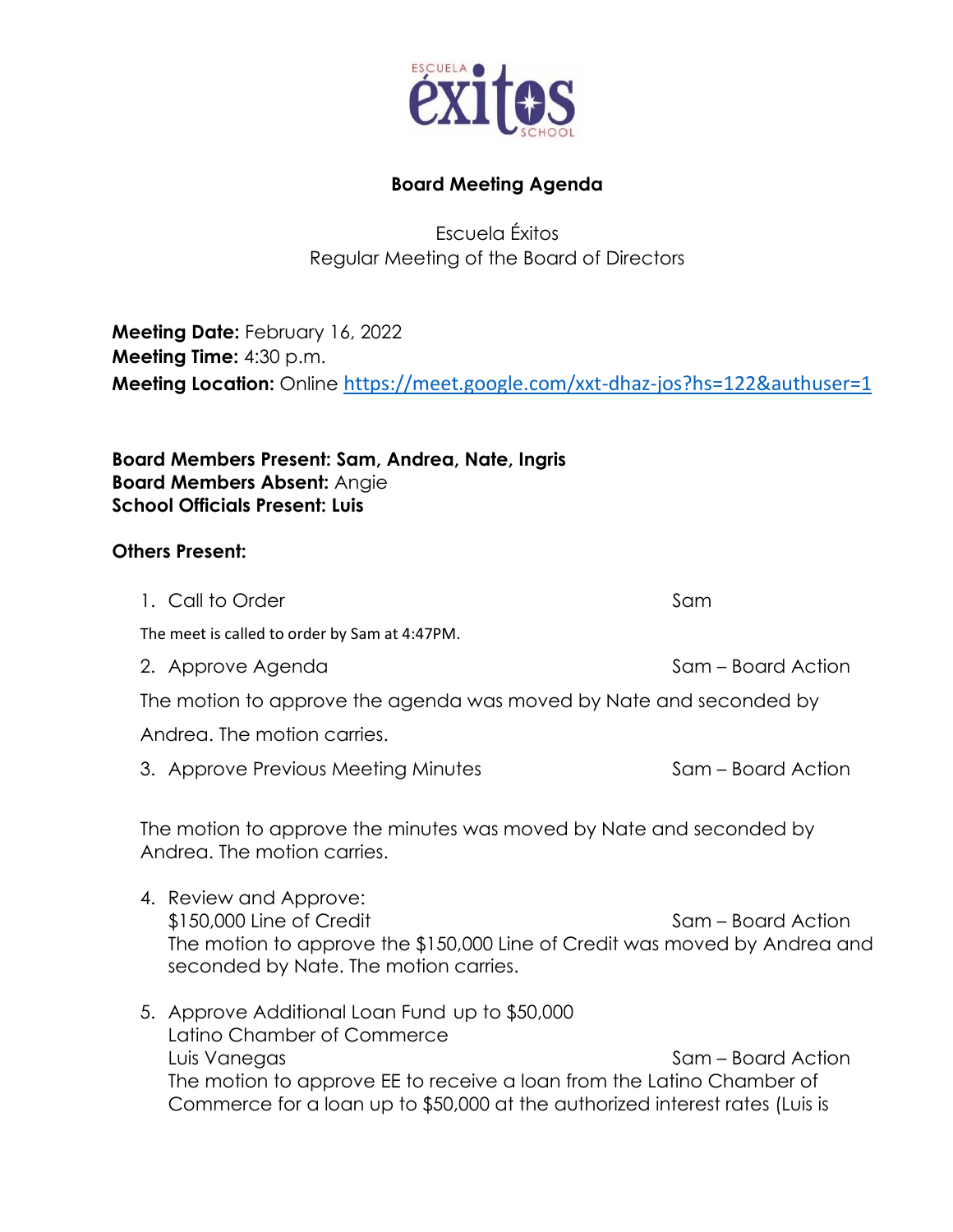authorized up to 11%, Andrea is authorized up to 13%) was moved by Nate and seconded by Andrea. The motion carries.

6. Approve Fundraising for Playground Luis – Board Action

The playground was originally budgeted for \$37k. In the current economy, this price has increased to approximately \$45K. Luis is seeking board approval to begin fundraising.

The motion to approve fundraising for the playground was moved by Andrea and seconded by Nate. The motion carries.

7. Updates: Budget Nick – Bergan KDV

Nick was not present but Luis provided three updates: 1) Bille Bus agreed not to increase our transportation costs due to lower-than-projected enrollment. 2) During item #5, Luis announced the possibility of funding coming in from: Title 1, 2, & 4 and monies from Title 1 & 4 which could be used for salaries. 3) In addition, Luis announced during item #5 that CSDC approved the transfer of contingency funds to our school budget.

8. Discussion - CDC and MNDH Guidelines Luis - Discussion

Luis expressed his desire to continue to follow CDC and MDH guidelines regarding masks, which has been the policy of EE since last summer. The board reaffirmed its commitment to following the CDC and MDH guidelines on masks. The board cited the impression that this is the desire of most EE teachers and staff.

9. UPDATES: Enrollment, Building, Parent Engagement, Transportation, Board Training, Vaccine Clinic, School Health - Attendance Luis – Update

Enrollment: We are holding strong at 111. There are 22 kindergarterners

enrolled for next year plus an additional 8 for other grades. The hope is to

expand to two kindergarten and two first grade sections.

Building: In the building the speaker and alarm system has been installed and updated.

Parent Engagement: English classes and Spanish classes will begin for parents in the next month. Spanish-language GED courses will also be offered.